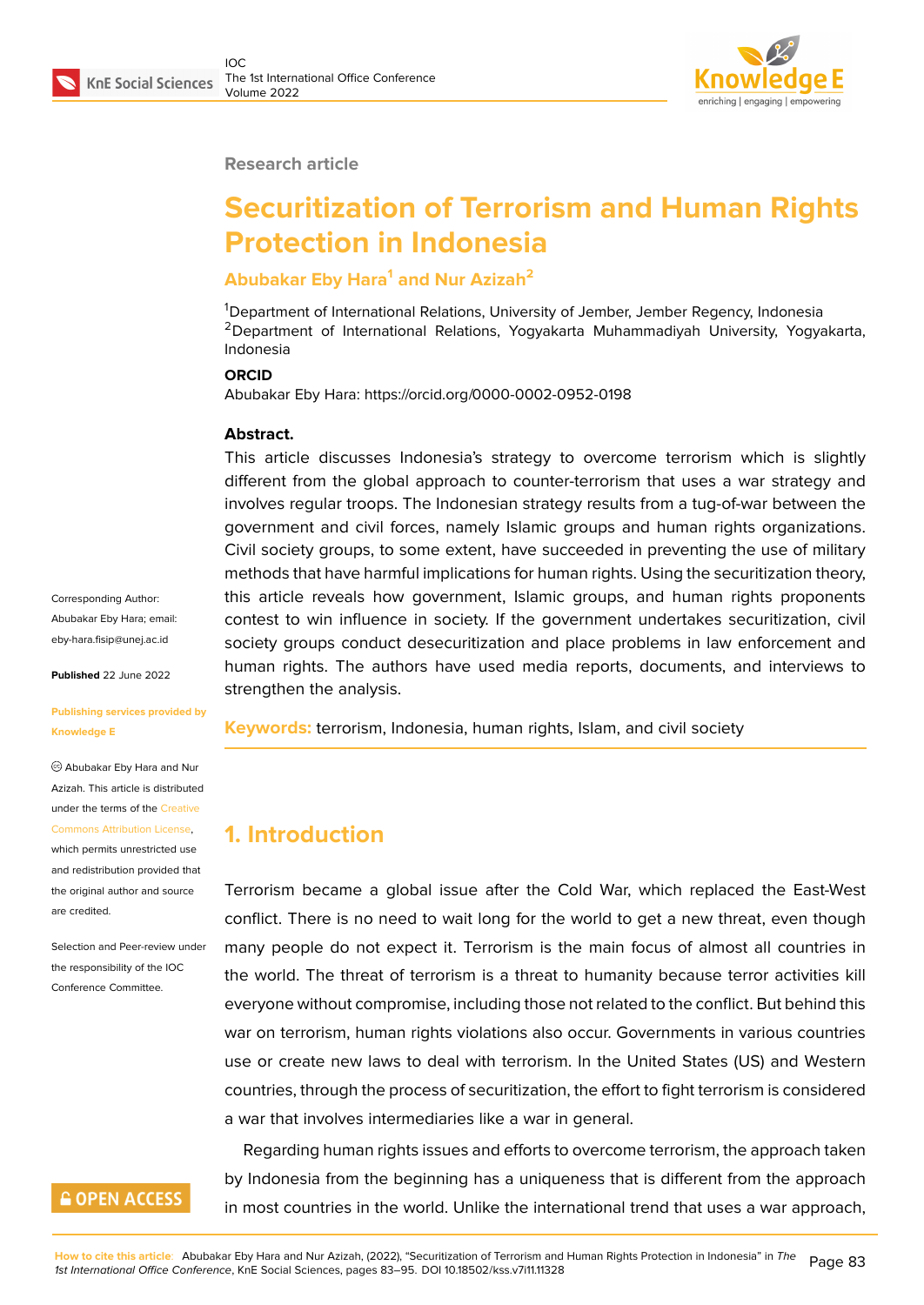Indonesia has until now surrendered efforts to overcome terrorism in a relatively ordinary procedure, where the police remain the main institution to overcome the threat of terrorism and do not submit this task to the military as is the case in many countries. The government seems to be cautious in dealing with the threat of terrorism.

The main focus of this paper is how we understand the efforts to tackle terrorism carried out by Indonesia and why Indonesia does not follow global war approaches against terrorism. This certainly does not mean that Indonesia's approach is not without its weaknesses. The threat of terrorism still occurs and is always worrying. But what we want to discuss here is that there is a serious effort from Indonesia to put the process of handling terrorism in the corridor of law and respect for human rights. The social and political context of Indonesia has a great role in shaping the policies taken by Indonesia. Borrowing the securitization theory from the Copenhagen School (CS) [1], these involved the process of securitizing and desecuritizing of the threat of terrorism. It involved a contestation of views and actions that makes the government, on the one hand, continue to work to overcome terrorism, but on the other hand, it must try [to](#page-10-0) maintain the legal and political process in handling terrorism.

### **2. Securitization Theory and Human Rights**

Discussions on how Indonesia can relatively balance efforts to eradicate terrorism and to some extent, continue to respect human rights bring analysis to the three groups of actors namely Islamic groups, human rights groups and the Indonesian government who are concerned with the problem of terrorism. These three groups have different views about who and what threats to Indonesia's security in the context of counterterrorism. Their views are contesting in Indonesian politics and quite influential in shaping Indonesian anti-terrorism policies.

By using constructivism theory in social science studies, this paper explores how the three main group of actors try to define what is meant by security threats related to terrorism. Securitization is very complicated because it is generally seen as an attempt by the authorities to make a security threat an urgent threat that must be addressed in a way that is out of the ordinary, including by military means [2].

Usually, we analyze efforts to succeed securitization by the government through speech-act. The success and failure of securitization is determined by the ability of actors to convince audiences about the threat through spee[ch](#page-10-1) acts which are performative in nature, not just describing but transforming social reality [2]. However, this initial view has been widely criticized. One prominent criticism is that the securitization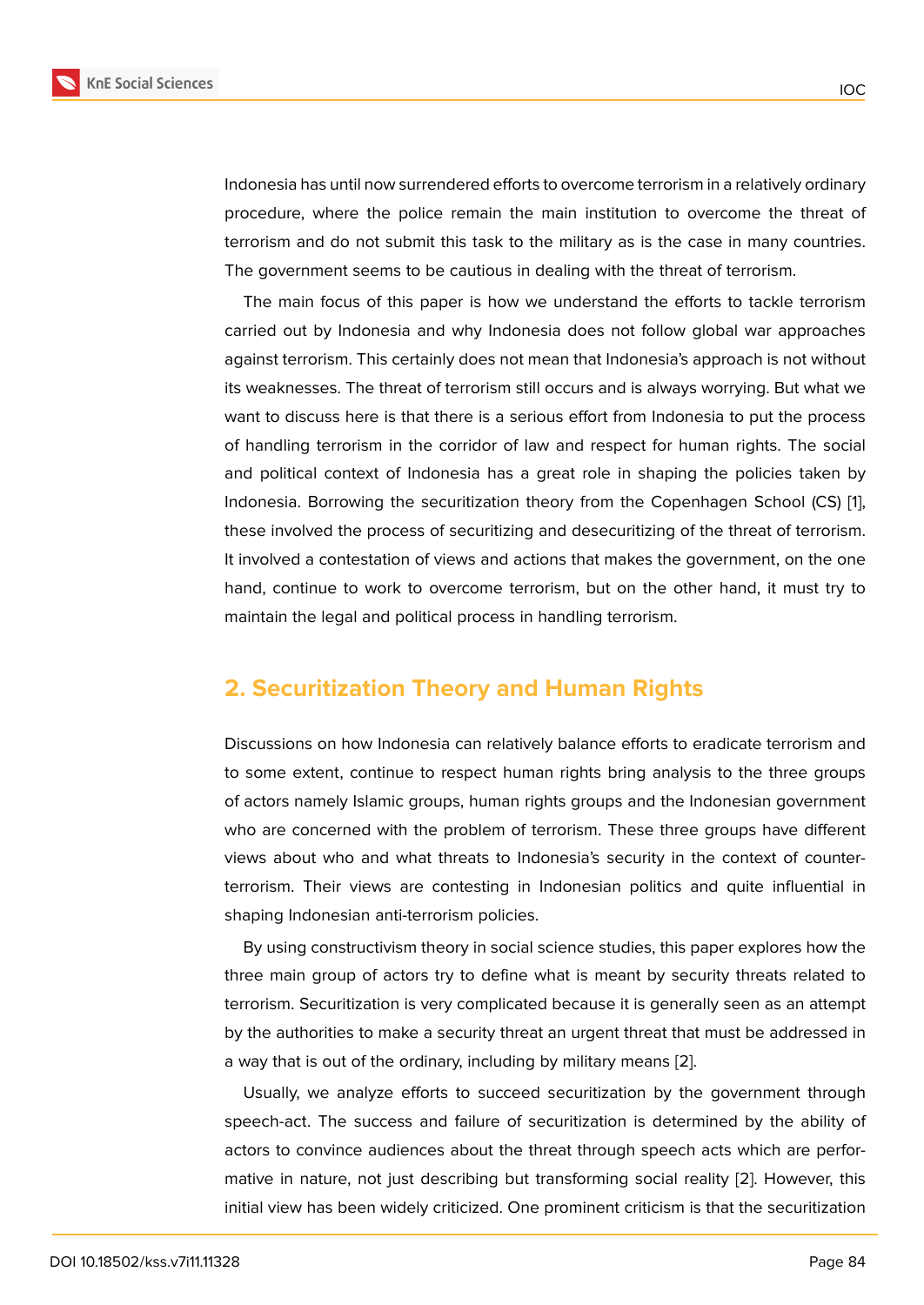process ultimately strengthens the state's role and ignores the role of other groups in defining threats. In other words, because of a strong desire to strengthen the theory of securitization as an explanation of how an issue poses an existential threat, Securitization Theory (ST) loses its emancipatory and normative aspects.

Departing from this criticism, some experts see, it is important to reveal the interests and motivation involved in every securitization process. Moreover, securitization is only possible if other voices, especially marginal ones, are silenced and their efforts to offer alternatives are also inhibited, silenced and marginalized [3]. In addition to the dominant actors in securitization, those who are silenced need to be scrutinized for who they are and their interests and goals. As said by Charrett, alternative approaches from these groups need to be observed [4].

There is a large state interest in securitization, namely the interests of power to suppress freedom and marginal voices. In the context of an established democratic regime, there may not be this [co](#page-10-2)ncern, although protests against human rights violations are strengthened and democratic values are also considered threatened. Different voices need to be seen, especially from how they have criticized elite power over security policies. It needs to be seen who are critically involved and claimed to be the 'regime of truth' of security [5]. Views that reject state domination contain emancipatory aspects that reject the notion of militarism and authoritarianism. Such a view has a normative concern and deserves attention in the study of securitization [3].

In addition to this, the t[ar](#page-11-0)get audiences are also important. Their characteristics are important to be studied to understand the securitization process carried out by securitization actors. In short, according to Balzacq, attention needs to be [p](#page-10-3)laced on the context and interaction between the securitizer-audience [6]. Attention to this matter is important to prevent strengthening the State's power vis a vis civil society. Securitization can be an elite tool to maintain group or personal power. It can go far to suppress discordant voices or opposition, and therefore one must b[e c](#page-11-1)areful about strengthening the institutional power of securitization actors [4].

The attention to the diversification of views on actors and the securitization process above opens opportunities to search for various normative views, conducive to the development of democracy and human right[s i](#page-10-2)n a country. The contestation among different views can reveal the main source of the threat. Hence, the way to respond to it becomes more normative and cautious and does not violate the basic ethical values in a society. The securitization actors agreed that there must be urgent action, but the way to do it must consider living and developing values. These values can be found from marginalized voices or victims of this securitization [4]. This can avoid negative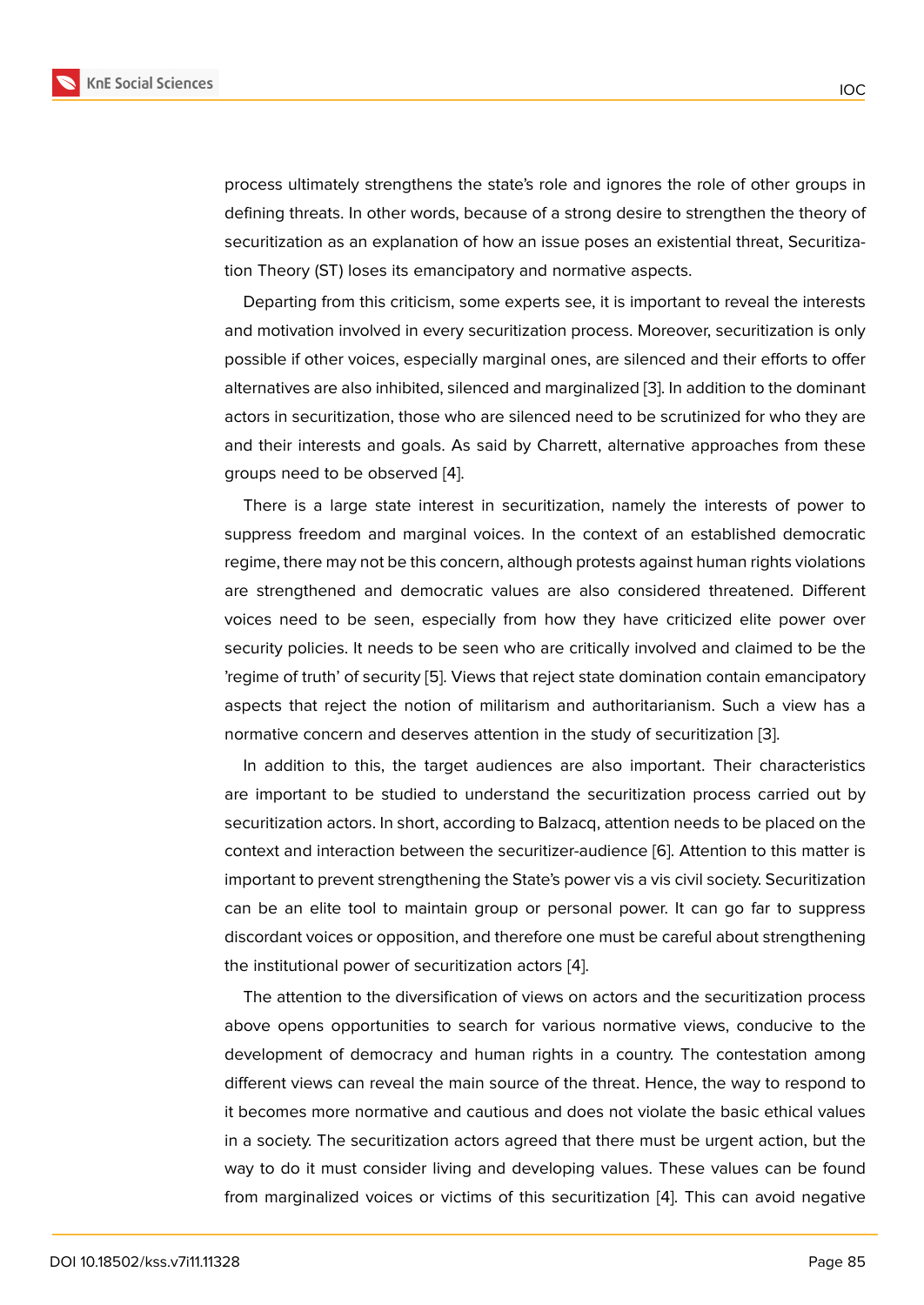securitization of referent object and overcome the tendency of uncritical processes of domination and exclusion and the creation of the sharp Us and the Other dichotomy [4].

The research method relies on several interviews, media observation and analysis, and document collection for the above purpose. Interviews were conducted in a [se](#page-10-2)mi-structured format by following the core topics to determine the views of those interviewed, especially the attitude towards the government's terrorism policies and victims of human rights. I also analyzed the contents of the media and some additional documents. This includes local and national media reports about the war against terrorists and analyzes them qualitatively. The media provides a large collection of information about anti-terrorism policies and their weaknesses among other sources. I also use an online news website in Indonesia as a source of data about the treatment of those accused of terrorism. In addition, I collected official documents related to the subject being investigated both from the government and NGOs about the number of human rights victims.

### **3. Securitizing Actors on Terrorism**

Western countries experiencing terrorism attacks have made terrorism a major threat to domestic and international security. In a short time, the process of securitizing the threat of terrorism was successful. It allowed various urgent measures to be taken even without regard to law and human rights principles. To some extent, Indonesia wanted to be with these countries to fight terrorism which also threatened Indonesia. However, the securitization process is largely determined by the country's context. In an atmosphere of transition to democracy that began since the fall of Suharto in 1988, the euphoria of democracy and freedom is still very strong. The process of securitizing the threat of terrorism has been challenged by various actors, so the government must see these growing views. In this context, the government has an interest in the popularity of its government, especially in the presence of a majority Muslim population.

As mentioned, there are three groups of actors who have different views from the beginning regarding who the terrorists are and how to handle them. The first group is the government, especially security forces such as the military and police. They are at the forefront of overcoming terrorism, wishing a strong power so that urgent action can be taken to overcome terrorism. The second group is radical Islamic groups who feel that Muslims are often cornered in the process of handling terrorism. Some of these groups consider that there is no terrorism committed by Muslims and that it is only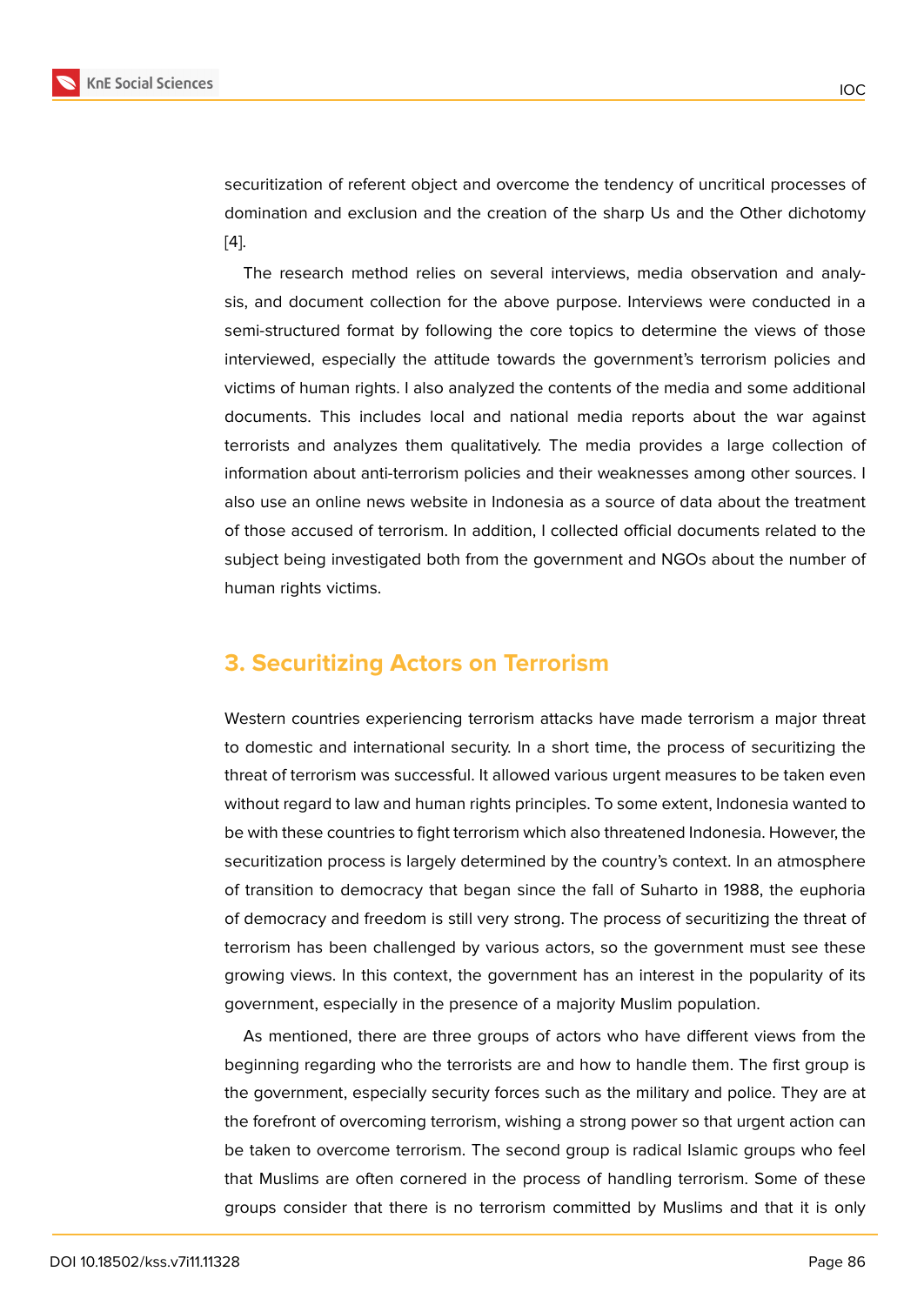fabricated by the US and the West. According to them, the West is the real terrorism. The third group is the human rights and democracy activist groups. They worry that the securitization of terrorism will give the government great power. Power can be used to limit freedom, suppress opposition, and bring back authoritarianism to Indonesia. Their concern is based on the condition of Indonesia, which has just undergone a transition to democracy from the authoritarian New Order system. They want to limit the power of the State to a minimum, and the government can make effective the existing power to overcome terrorism.

A description of the roles of these three groups of actors, how they define terrorism and what their solutions are will be explained in the three stages of Indonesia's efforts to fight terrorism. The division of this stage does not mean that a rigid line is drawn from one stage to another because there is a lot of continuity between the stages. This division only makes it easier, especially concerning how actors define the threat of terrorism and the development of alternative security solutions offered.

#### **3.1. First Stage**

The first period of securitization was restricted from the WTC bombing on September 11, 2001, to the Bali bombing on October 12, 2002. This restriction is important because this period can be said to be the start of the securitization process by various actors, including the government against terrorism. In this securitization, Megawati's government faced a big challenge in the country so that it could be said that the securitization undertaken by her government had failed. Public opinion in the country spearheaded by many Islamic organizations and Islamic political parties actually made the United States an existential threat, not the threat of terrorism committed by Al-Qaeda.

Following the Securitization Theory (ST), securitizing moves by the Indonesian government can be said to be carried out by Indonesia when President Megawati visited the United States (US) a week after the WTC and Pentagon bombings on September 11, 2011. She said that Indonesia would support the US policy against terrorism which was a threat to humanity. It was undeniable that the Indonesian government worried about the threat of terrorism and therefore supported the US to fight it. The Megawati government was also preparing urgent measures to deal with terrorism by drafting a Law on Combating Terrorist Crimes (hereafter referred to as the Anti-Terrorism Law) [7].

But since the beginning of the process of handling terrorism, securitizing moves of the government have faced strong challenges from the public, including the parliament (DPR). The main problem discussed is about what the existential threat is or who t[he](#page-11-2)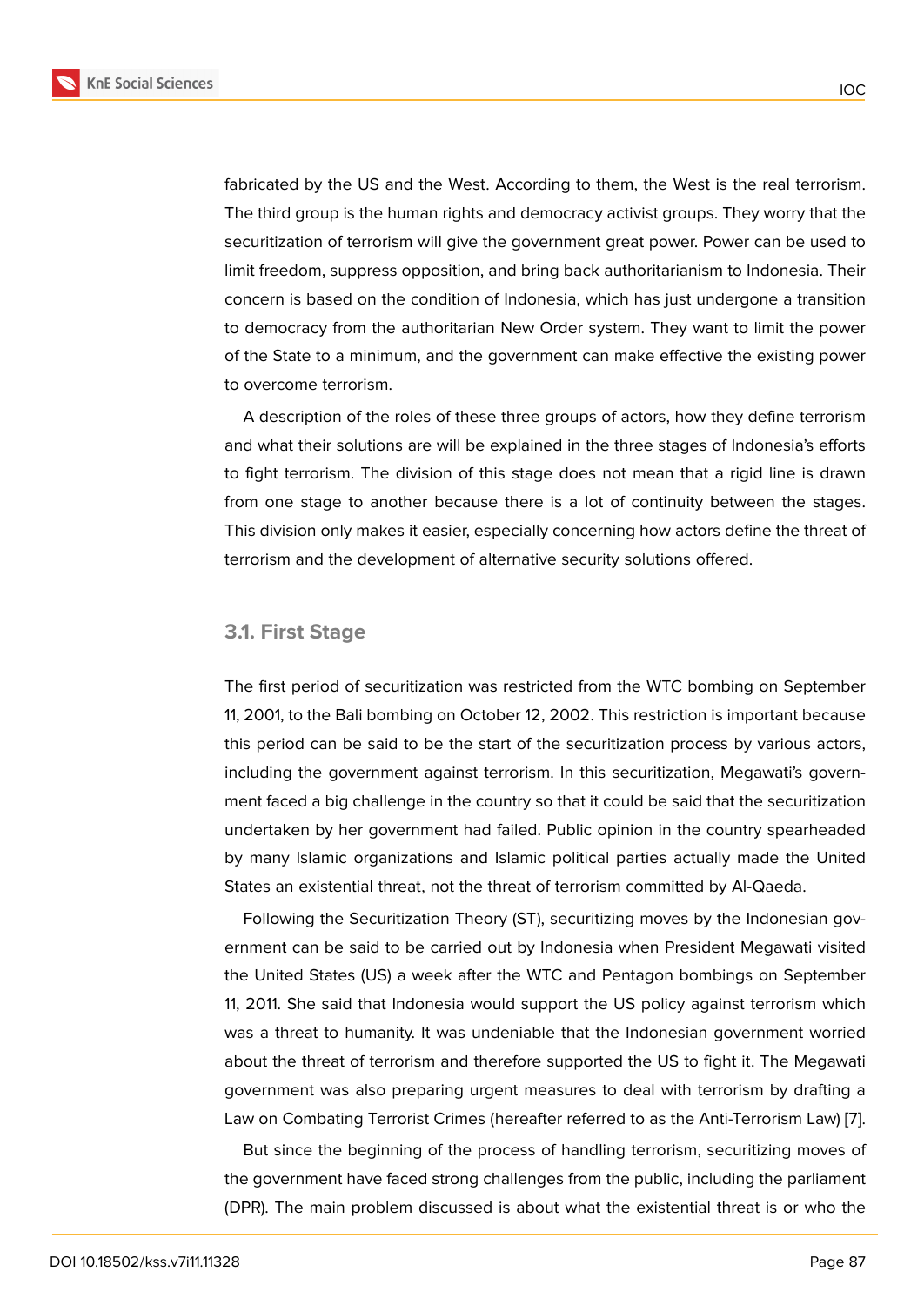real threat is. There are at least two groups of actors who voiced different views from the government in this securitization process. The first group is Islamic hardliners who actually saw the US as a threat to world security. The second group is the supporters of human rights and democracy. They show that human rights and democracy are threatened in this securitization process.

The first debates among the securitizing actors happened when President Megawati went to the US a week after the bomb attacks on the WTC and Pentagon. The President's statement in support of the US in the fight against terrorism was protested at home. The population of Indonesia, which is predominantly Muslim, looked at the move suspiciously. Even Vice President Hamzah Haz said that the US deserved the attack because of the injustice committed by the US so far on the Muslim world. The Vice President said that the reports from abroad were still limited to discourse and had not been proven in Indonesia. He also said that the US accusation about an Islamic group behind the terrorist attack could provoke anathema to the US [8].

Actions against US policy that planned military action in Afghanistan took place forcefully in a number of cities in Indonesia. Islamic groups such as FPI (Islamic Defenders Front), Hizbuthahrir, HMI (Islamic Student Association), [HA](#page-11-3)MMAS (Inter Campus Student Association), KISDI (Indonesian Committee for Islamic World Solidarity), and other Islamic mass movements, made a demonstration in a number of cities. In Solo, Laskar Jundulah threatened to conduct raids on US citizens in the city. It claimed that the US was managing the issue to discredit Muslims. If it continued, the US would get joint resistance from Muslims. In addition to reminding the US, they also urged the Megawati government not to get caught up in US interests that were always suspicious of Muslims. In such a situation, Megawati's support for the George W. Bush government in fighting terrorism was considered by Muslim radicals as an anti-Islamic bias.

In addition to counters from Muslims, human rights support groups were also critical of the government's plan to create an anti-terrorism law. The law is considered the same repressive instrument as the anti-subversion law during Suharto. This concern, for example, was said by Juwana, who implicitly said that the way to overcome terrorism could not be done by violating human rights but should use the principles of presumption of innocence and due process of law. He also criticized the US efforts to encourage various countries to use hard methods outside human rights principles to tackle terrorism [7]. He did not dismiss the need for an anti-terrorism law in Indonesia, but the law must clearly ensure who terrorists are and their arrest must follow procedures in accordance with human rights [7].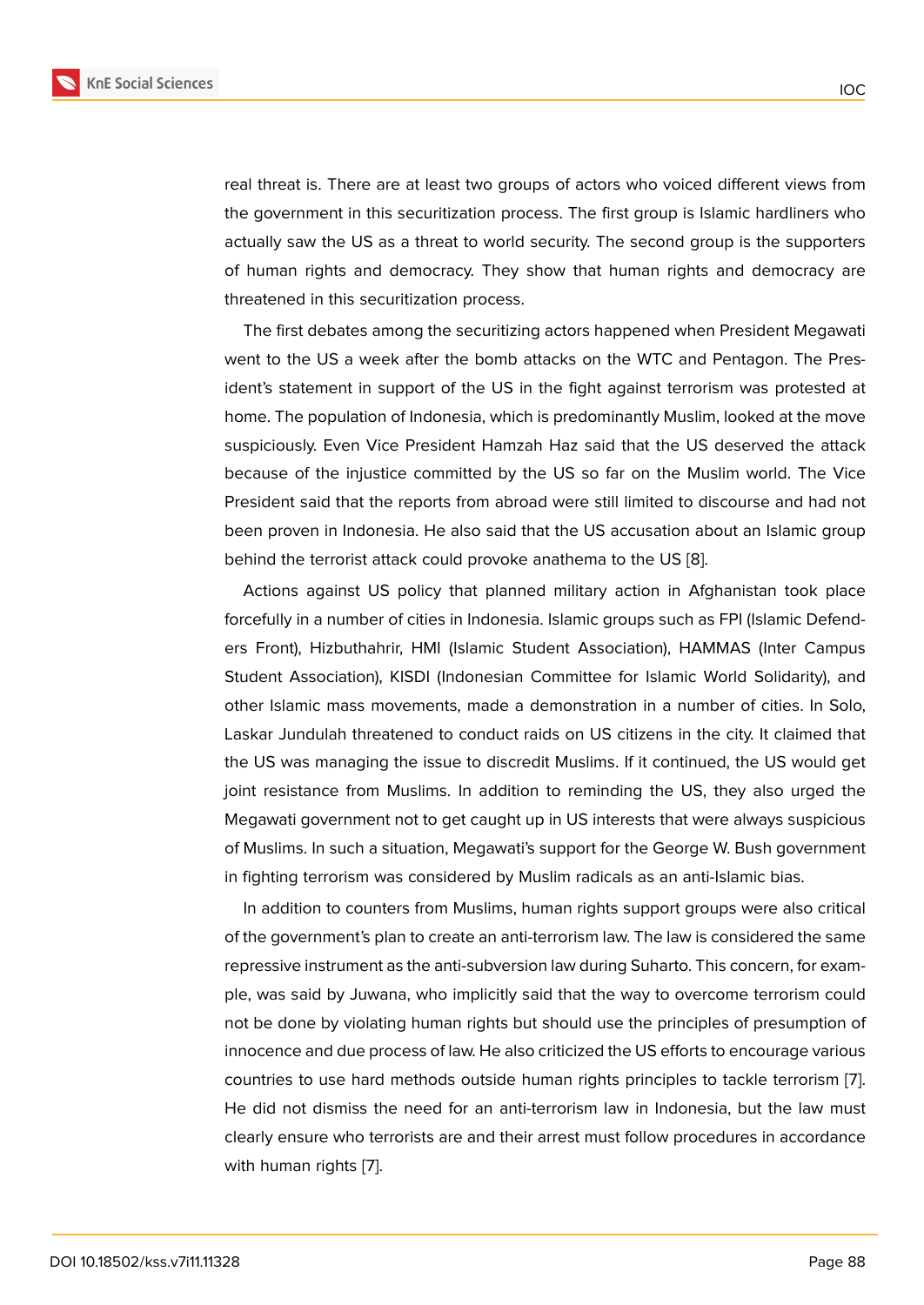At this stage it became clear that the securitization moves undertaken by Megawati in a meeting with Bush followed by efforts to create an anti-terrorism law, had not yet succeeded in convincing the audience that there were terrorist threats faced by the world and Indonesia. Concerned by the reaction of the majority Muslim population of Indonesia, the Megawati government even turned to criticize the use of military methods by the US in destroying Al Qaeda. This showed that the government's argument about the existence of existential threat in the first stage of terrorist securitization was not entirely successful in convincing the audience. The Muslim community opposed the initial step to securitize by calling terrorism an existential threat. With strong opposition from various groups in the community, Megawati's government, which was also concerned about the popularity and legitimacy of its government in the country, was to some degree subject to public pressure.

#### **3.2. Second Stage**

The second stage of securitization of terrorist threats began after the Bali Bombing on October 12, 2002 to around 2010. The tragedy of the Bali bombings in October 2002 with more than 200 people killed, was followed by bombs at the JW Marriott Hotel in August 2003 with 13 people killed, and a bomb in front of the Australian Embassy in Jakarta on September 2004, which killed nine people. This Bali bombing and other cases strengthened the securitization of the threat of terrorism that had begun in the previous period. They provided a strong justification for the government to convince the public that terrorism was indeed before their eyes and the terrorist network had entered Indonesia. Therefore, urgent action and cooperation with the international world needed to be taken. As dismissing the assumption of some Islamic groups that terrorism did not exist in Indonesia and was only the result of a foreign conspiracy, President Megawati said that terrorism was a real danger facing Indonesia. The day after the Bali bombing, she stated unequivocally that the action was brutal, inhumane and not in accordance with Indonesia's moral, religious and legal teachings and said that Indonesia would cooperate with the international community to tackle the problem of terrorism [9]. Indonesia also received offers of cooperation from the Federal Bureau of Investigation (FBI) and the Australian Security Intelligence Organization (ASIO) to uncover the perpetrators of the bombing in Bali.

In addition to coo[pe](#page-11-4)rating with the US, about a week after the Bali Bomb incident, President Megawati issued an emergency law called the Government Regulation in Lieu of Law (Peraturan Pemerintah Pengganti Undang-Undang or Perpu) No. 1 of 2002 which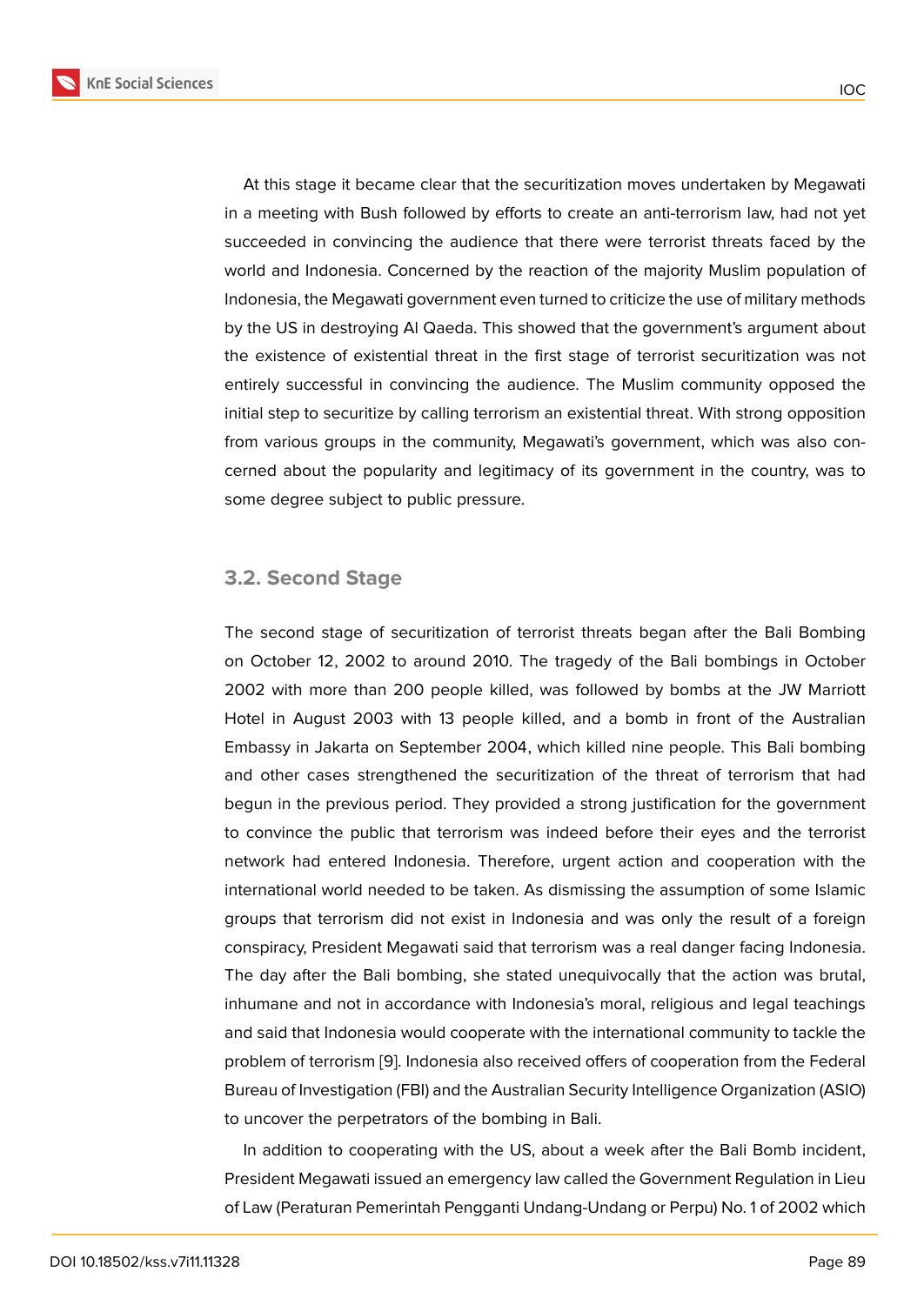was taken because of an urgent state. The anti-terrorism regulation was followed by Perpu No. 2, which contained the principle of retroactivity to enact Perpu No. 1 so that terrorists could be brought to justice [10]. The Perpu was then ratified to be Law on Antiterrorism by the parliament. With this development and the formation of an anti-terror body called Special Anti-Terror Detachment 88 (called Densus 88) on 20 June 2003, the terrorism issue could be said to [hav](#page-11-5)e been securitized in this second stage. In the definition of ST, the issue is securitized, only if the audience accepts and legitimizes the action taken by securitizing actors. The Bali bombings, which were followed by several other bombs had become a strong justification to convince the audience of the legitimacy of government action. The government assured the audience that actions taken would use of a legal umbrella.

However, although the government's actions had been welcomed, it is still important to look at its criticism, because it created a corridor to limit the likely abuse of power by the anti-terror squad. As in the first stage, the debates and complaints in the second stage also included actors who perceived security threats as different from those defined by the government. The first Islamic groups continued to insist that the main security threats were the US and Israel, which they considered the actual terrorists. They also recognized the threat of terrorism from groups such as Al Qaeda, but according to them what they did was not comparable to the threat and actions conducted within the framework of state terrorism by the US and Israel.

However, the voice of Islamic groups was not united anymore at this stage. There was a voice from the second Islamic groups which acknowledged the existence of extreme Islamic groups behind the terrorist attacks. They support government action but reminded of the importance of protecting human rights in combating terrorism. These groups began to withdraw from criticizing the government and trying to distinguish themselves from the radical Islamic groups. These groups can be said to be moderate Islamic groups such as NU and Muhammadiyah. They said that terrorism cannot be linked to the teachings of Islam, and it was purely carried out by people who used religion as a political tool. They then said that there were errors in the teaching and interpretation of the religion of these terrorist groups. One of the influential Islamic leaders at the time, Amien Rais said that the act of terrorism in Denpasar, Bali was the work of savage groups that resulted in the justification of accusations as if Indonesia had become a fertile hotbed for terrorism.

There were also the third group which criticized the government namely human rights groups who saw the threat behind government counter-terrorism campaigns towards human rights, freedom, and democracy. One of its proponents, Mulya Lubis explained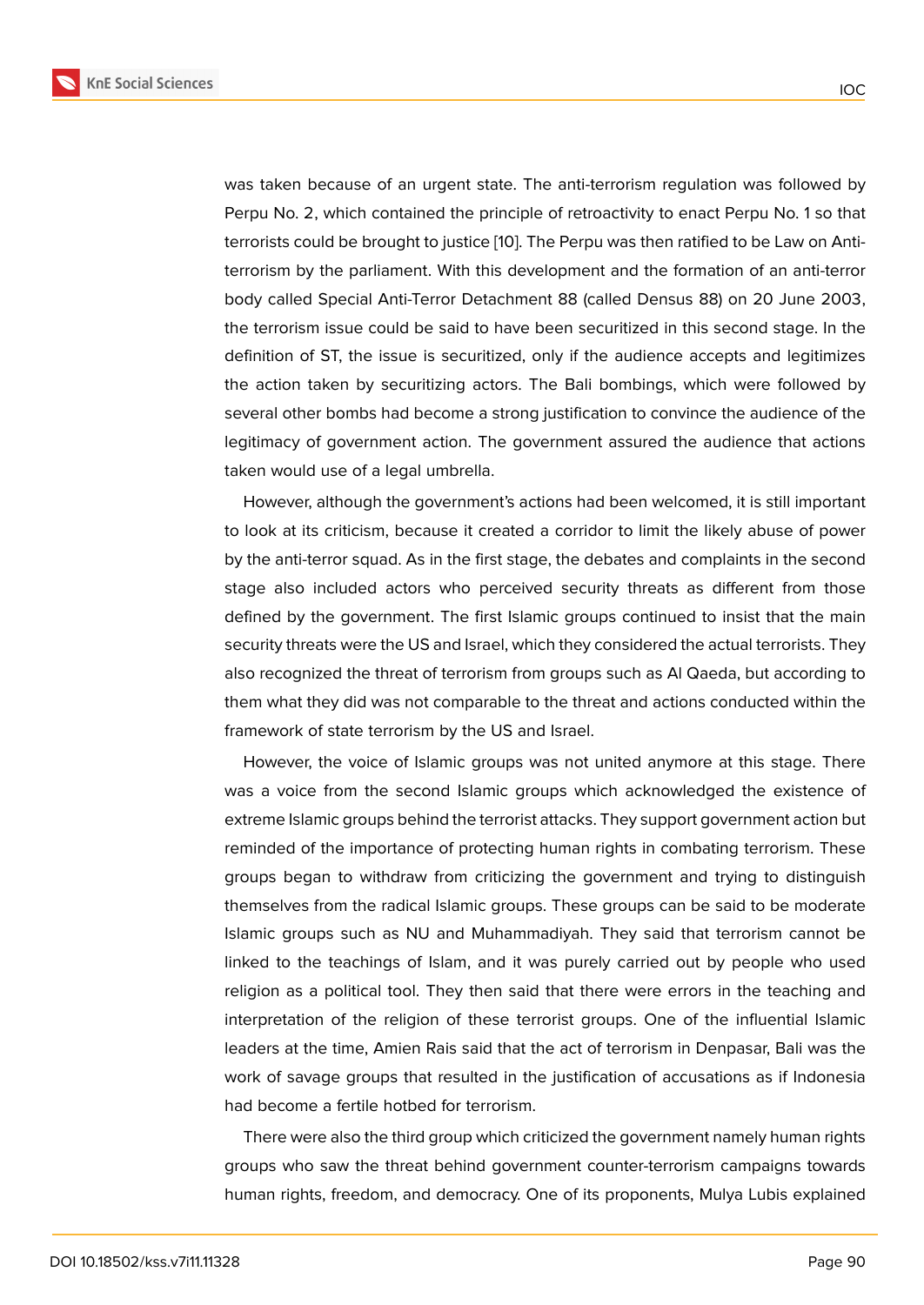that the issue of terrorism had given birth to various actions that precisely violated freedom and democracy in the world. He cited the example of various countries where the issuance of an anti-terrorism law has caused the suppression of freedom and arrest without legal procedures and even torture that violated the human rights of the terrorist suspects. According to Lubis, Indonesia also faced the same problem with the issuance of the anti-terrorism law. The law contained clauses that could destroy human rights and threaten the transition to democracy [11].

In this stage two, the phenomenon that developed in the DPR and in the community showed a spirit that on one side wanted to fight terrorism but on the other hand, was very worried that the handling would dam[ag](#page-11-6)e the democracy that was being built. They worried that the law would become an arbitrary act in combating terrorism without respecting human rights. They were also worried about the return of authoritarian regimes such as the New Order which arbitrarily suppressed opposition.

#### **3.3. Third Stage**

The third stage of the securitization of terrorism can be said to have begun around the end of the 2010 till now when smaller-scale terrorist incidents occurred in various places, and the Densus 88 had difficulty anticipating these attacks. This related to changes in global terrorism leadership from Al-Qaeda to ISIS which have implications for their strategy. Previously what happened was a suicide bombing towards a target of Western interests or relating to the West,

now the bomb is directed at all targets including those considered sympathetic to the West.

Difficulties to overcome these sporadic terrorist attacks encourage efforts to revise the anti-terrorism law by incorporating the role of the military (Indonesian National Arm Forces or TNI) and by amending articles that limited the role of the Police and TNI to anticipate terrorist attacks. One of the official documents about the need for the TNI to take an official part in combating terrorism was found in the study of the Seskoad (Army Commando School) TNI titled Implementation of the Role of the TNI in Overcoming Terrorism. It did not demand the amendment of anti-terrorism law directly but mentioned the important role of the military to get involved in fighting terrorism [12].

The demands for the revision of the Terrorism Law are fluctuating and usually will resume after a bombing case occurred. Ansyaad Mbai, former Head of National Counterterrorism Agency (BNPT) (2011 - 2014) said the need for the law to be revised [and](#page-11-7) the need for the involvement of the TNI to overcome the difficulty in dealing with the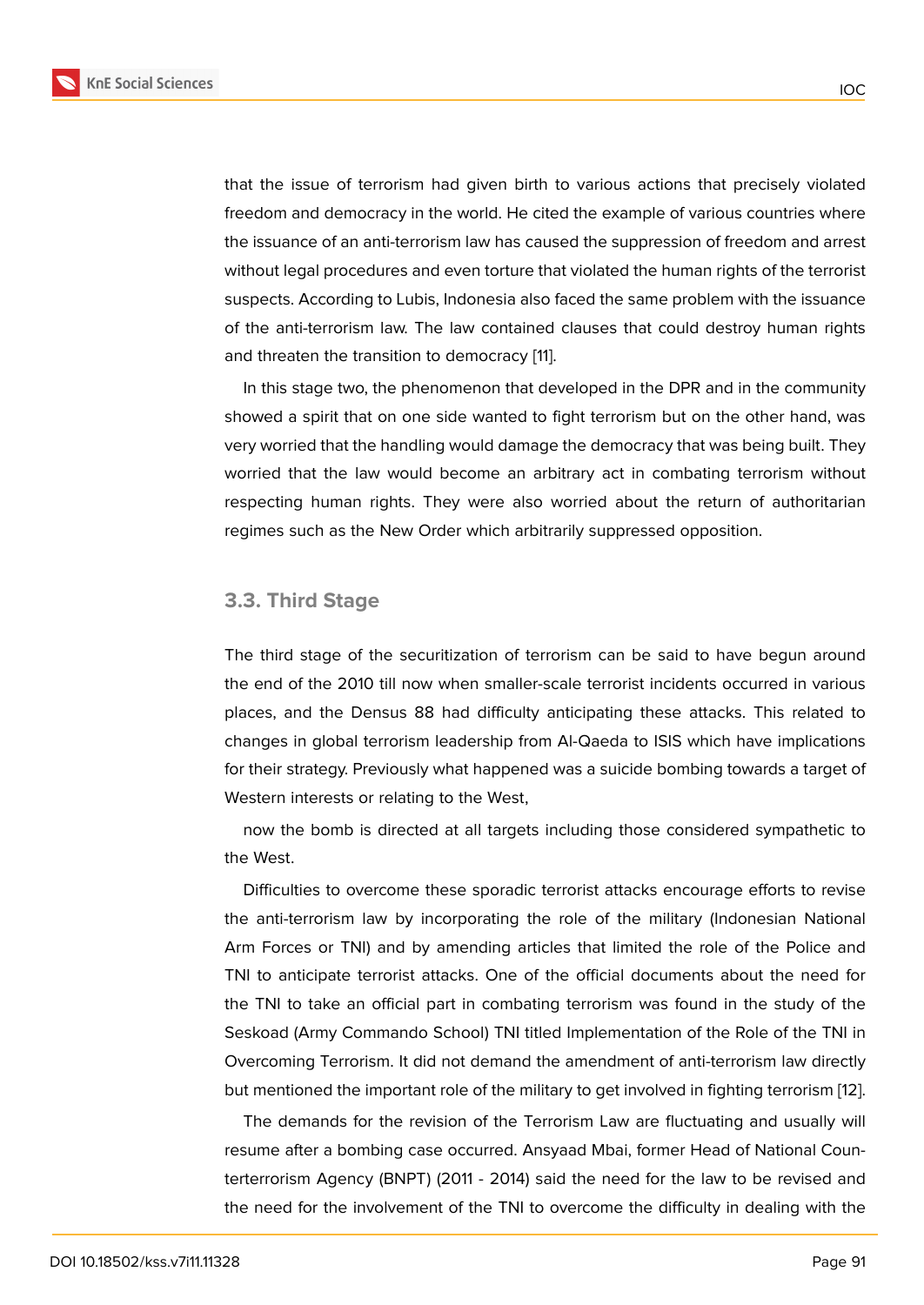In the end, on May 25, 2018, Law No. 15/2003 on terrorism was revised after a series of bombings following the Sarinah bombings in 2016 occurred until 2018 and after the President gave an ultimatum that he would issue a Perpu if the DPR did not pass the amendments to the Act. In the amendment, the role of the TNI was finally included but the control was under the President. The TNI then formed a special force called the Special Operation Command (Koopsus). The President is expected to issue a regulation regarding this special force of the TNI, although until now the regulation has not been issued.

The revision of the Act basically received the same response as in the previous two stages, where Islamic groups and human rights groups showed various objections to several articles to be revised. They especially highlighted the possibility of abuse of power that would occur if the law was revised to include the role of the TNI and if the detention period for terrorist suspects was added (Interview with Imparsial's program director, Al Araf, September 2016). Araf showed reports of dozens of human rights violations that had occurred even with the Anti-Terrorism Law before it was amended [13]. According to him, what was needed was not a change in some of the items in the Law, but the work and commitment of the police to tackle terrorism more strongly.

Human rights groups also protested the mistreatment and arrest of terrorist suspects. [On](#page-11-8)e example was the arrest of Siyono a terrorist suspect from Solo and later died in detention on March 2016. Several human rights groups, including those from Muhammadiyah, Human Rights Commission and Kontras (Commission for Missing Persons and Victims of Violence), protested the hasty action of the Densus [14]. This is one of the many concerns of human rights supporters regarding how to deal with terrorism.

In general, in this third stage, Islamic groups that had initially defined the threat of terrorism as coming from the US and the West has changed [the](#page-11-9)ir views a lot. The majority of Muslims has accepted the fact that terrorism is a common threat that must be overcome. The main Islamic organizations such as NU and Muhammadiyah are trying to fight terrorism by giving awareness to the public about, for example, the true meaning of jihad. Some joined the human rights group to advocate and protect against human rights violations by apparatuses when arresting terrorist suspects.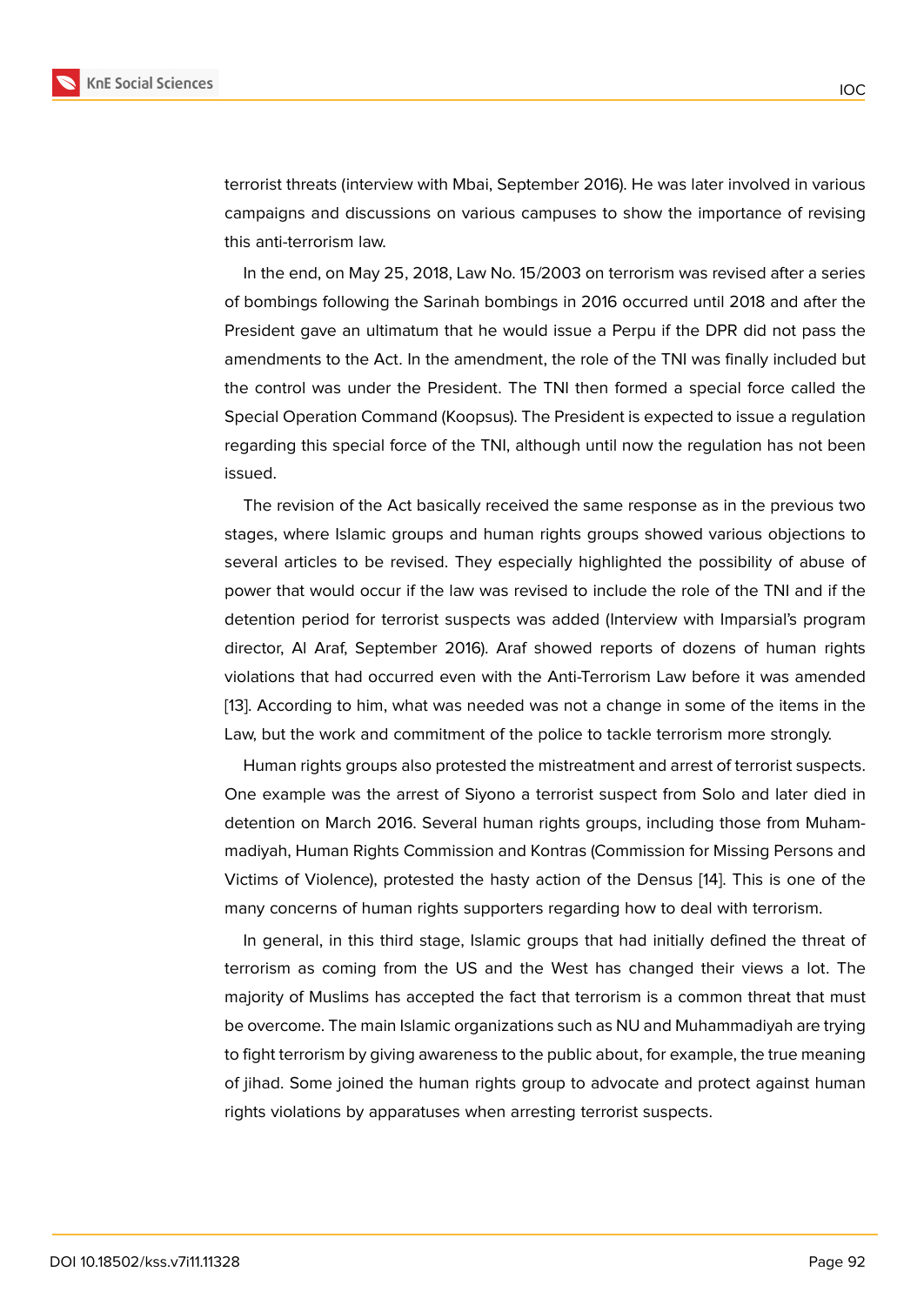### **4. Conclusion**

Through securitization theory that examines the various actors and groups behind the securitization process, this paper shows how Indonesia overcomes the threat of terrorism in a different way from that of the US global war approach. Although in the end, the military force or TNI were involved as mentioned in the revision of the Anti-Terrorism Law, their role was minimal and under the control of the President. Pressure from religious groups and human rights supporters succeeded in ensuring that the revised anti-terrorism law did not give too much power to TNI apparatuses that could lead to abuse of power.

The analysis in this paper attempts to enrich the theory of securitization. So far, securitization theory is seen mainly in the context of speech act, but in the case of Indonesia securitization is related to practices, a series of events that occur and the context of the community. Rather than seeing securitization as carried out by the government alone, it is important to see the reactions of other actors and their interests in the securitization process. By looking closely at the views of other actors about the definition of security threats and how they fight for their views, we can find various normative aspects that these actors stand for. One normative aspect found in the debates is the struggle to uphold human rights and democracy amid the massive securitization of terrorism both at home and abroad. Such analysis also shows that criticism of securitization theory that is too positivistic and ignores normative aspects can be bridged.

### **References**

- [1] Buzan B, Hansen L. The Evolution of International Security Studies Widening and deepening security [Internet]. Cambridge: Cambridge University Press; 2009 [cited 2019 Feb 7]. p. 187–225. Available from: https://www.cambridge.org/core/product/ identifier/CBO9780511817762A050/type/book\_part
- <span id="page-10-0"></span>[2] Buzan B, Weaver O, de Wilde J. Security [– A new framework for analysis. Colorado:](https://www.cambridge.org/core/product/identifier/CBO9780511817762A050/type/book_part) [Lynne Rinner Publishers, Inc., Boulder; 1998.](https://www.cambridge.org/core/product/identifier/CBO9780511817762A050/type/book_part)
- <span id="page-10-1"></span>[3] McDonald M. Securitization and the construction of security. European Journal of International Relations. 2008;14(4):563–587. https://doi.org/10.1177%2F1354066108097553
- <span id="page-10-3"></span><span id="page-10-2"></span>[4] Charrett C. A critical application of securitization theory: Overcoming the normative dilemma of writing security. SSRN Electronic Journal. 2009.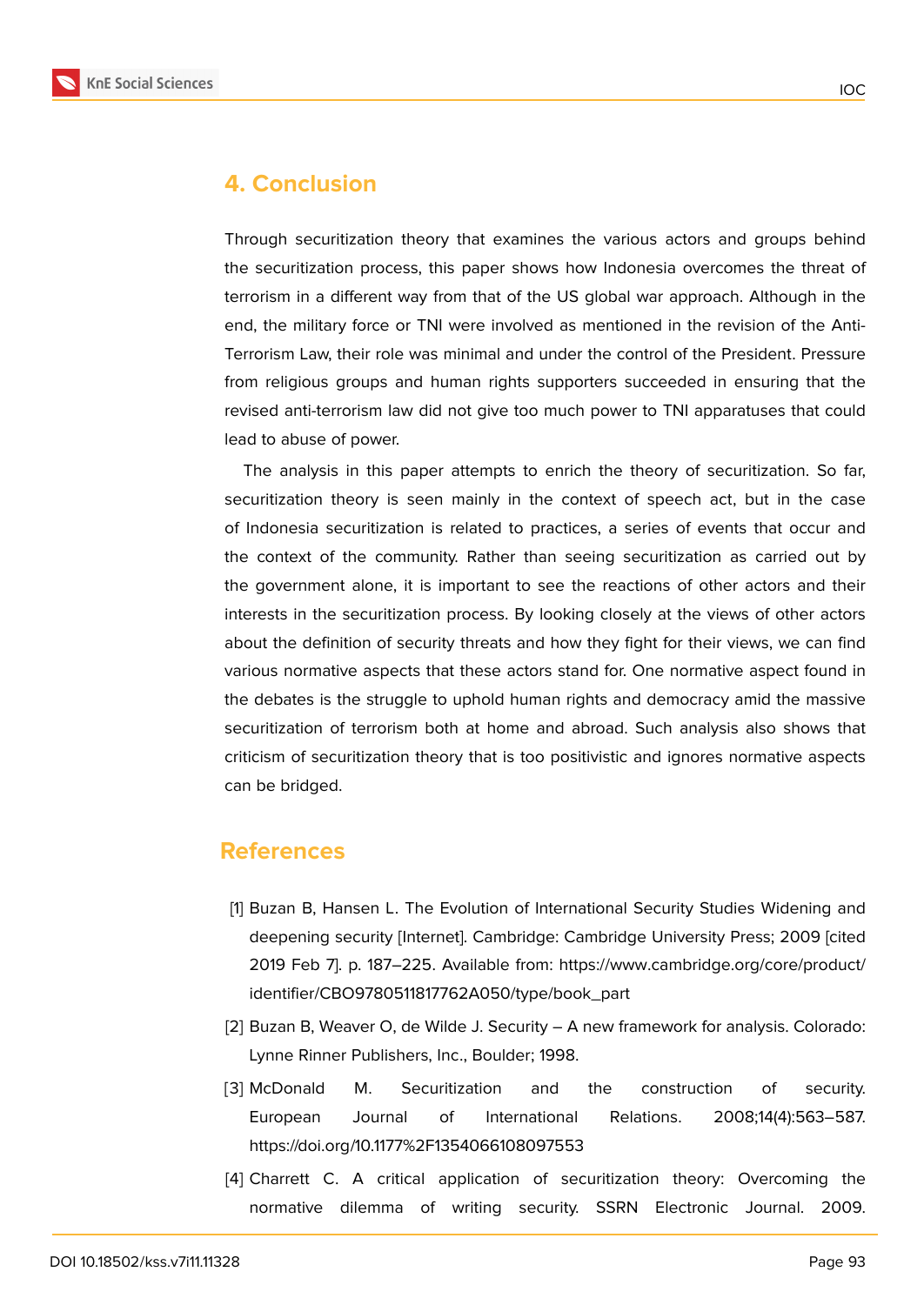http://dx.doi.org/10.2139/ssrn.1884149

- [5] Bigo D. Security and immigration: Toward a critique of the governmentality of unease. Alternatives: Global, Local, Political. 2002;27(1):63–92. https://doi.org/10.1177%2F03043754020270S105
- <span id="page-11-0"></span>[6] Balzacq T. Securitization theory: how security problems emerge and dissolve [Internet]. Balzacq T, editor. Milton Park, Abingdon: Routledge; 2011 [cited 2022 Apr 13]. A theory of securitization: Origins, core assumptions, and variants. p. 1–30. Available from: http://www.st-andrews.eblib.com/patron/FullRecord.aspx?p=574521
- <span id="page-11-1"></span>[7] Juwana H. Catatan singkat RUU anti terorisme [Brief notes on the antiterrorism bill,Internet]. Indonesia: Hukumonline.com; 2002 Jun 1 [cited 2019 Sep 20]. Available from: https://www.hukumonline.com/berita/a/catatan-singkat-ruu-antiterorisme-hol5697
- <span id="page-11-3"></span><span id="page-11-2"></span>[8] Tempo.co. Hamzah Haz: Keberadaan teroris di Indonesia baru sebatas wacana [Hamzah Haz: The Existence of Terrorists in Indonesia is Just a Discourse,Internet]. Indonesia: Tempo.co; 2003 Dec 5 [cited 2019 Sep 20]. Available from: https://nasional.tempo.co/read/32882/hamzah-haz-keberadaan-teroris-diindonesia-baru-sebatas-wacana
- [9] Kompas.com. Menko polkam: Terorisme di depan mata kita presiden kutuk keras aksi peledakan bom kompas [Coordinating Minister for Political and Security Affairs: Terrorism is right in front of our eyes, the president strongly condemns the Kompas bomb blast]. Indonesia: Kompas.com; 2002 Oct 14.
- <span id="page-11-4"></span>[10] Raharjo A. Problematika Asas Retroaktif Dalam Hukum Pidana Indonesia[Retroactive Principles in Indonesian Criminal Law]. Jurnal Diamika Hukum. 2008;8(1):70-80. http://dinamikahukum.fh.unsoed.ac.id/index.php/JDH/article/viewFile/36/212
- <span id="page-11-5"></span>[11] Lubis TM. Kasus Perpu/RUU tindak pidana terorisme masyarakat sipil dan kebijakan negara [Cases of Perpu/RUU criminal acts of terrorism by civil society and state policies]. Indonesia: Kompas.com; 2003.
- <span id="page-11-6"></span>[12] Marbun H. Implementasi peran tni dalam mengatasi terorisme [Implementation of the role of the military in overcoming terrorism,Internet]. 2008 [cited 2019 Sep 28]. Available from: http://seskoad.mil.id/admin/file/kajian/Kajian\_terorisme.pdf
- <span id="page-11-7"></span>[13] Imparsial. Implikasi perang melawan terorisme terhadap penegakan HAM di Indonesia [Unpublished Yearly Imparsial Report]. 2009.
- <span id="page-11-9"></span><span id="page-11-8"></span>[14] Artharini I. Penyebab kematian terduga teroris Siyono terungkap [Cause of death of suspected terrorist Siyono revealed]. BBC News Indonesia [Internet]. 2016 Apr 11 [cited 2022 Apr 13]. Available from: https://www.bbc.com/indonesia/ berita\_indonesia/2016/04/160411\_indonesia\_autopsi\_siyono#:\$\sim\$:text=